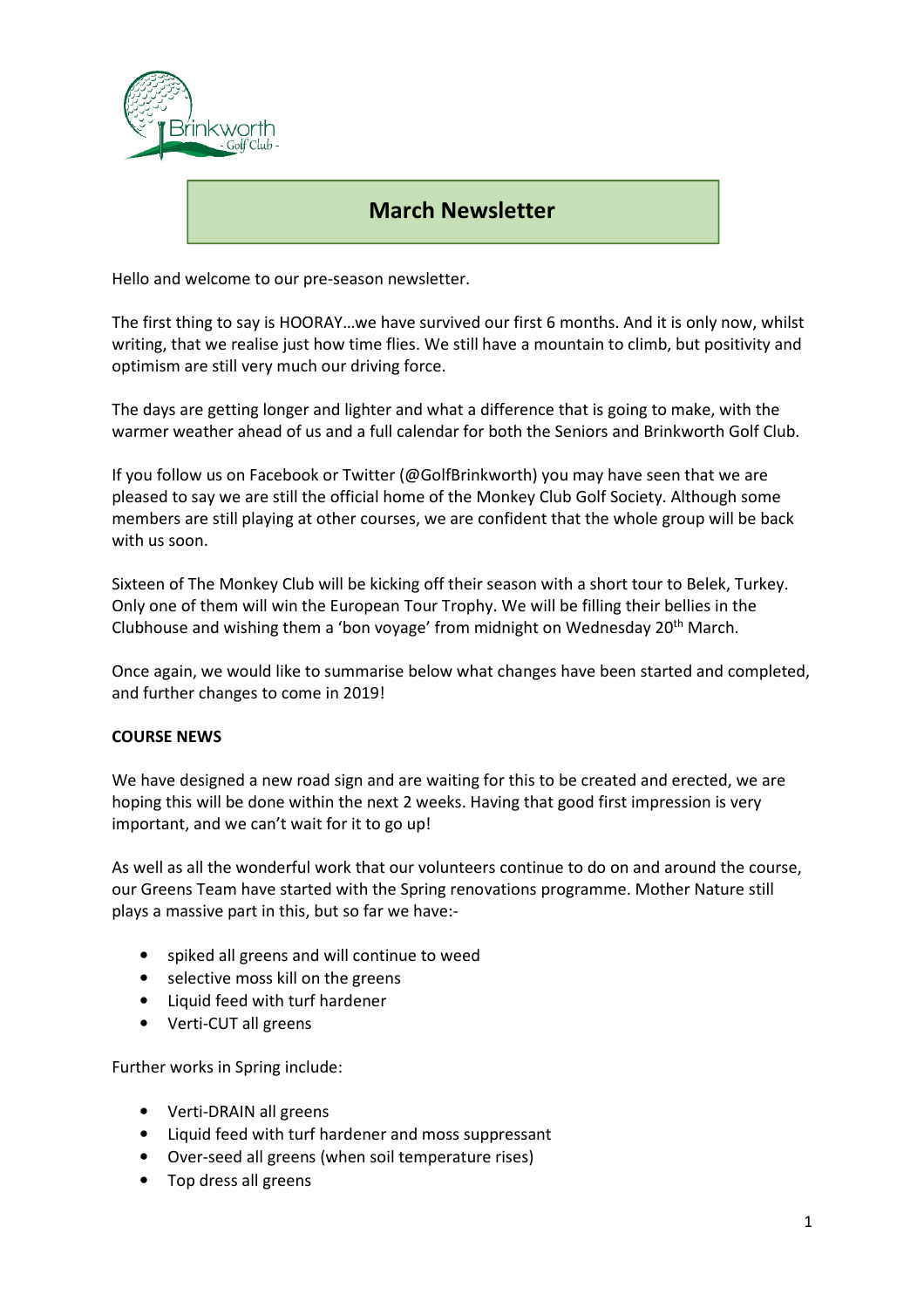We aim to carry out regular maintenance on the greens throughout the summer months (growing season) to produce a decent playing surface, this will include but won't be limited to:-

- Spiking
- Verti-cutting
- Top dressing
- Applying a wetting agent

You may have seen our new Golf Pro Paul in the clubhouse over the last few weeks. Please make sure you say hello next time you see him…he's hard to miss! Once the clocks go forward, you will see Paul around the course more often, especially on a Wednesday for the Roll Ups and over the weekends. You can find Paul's calendar and booking information on one of the noticeboards.

We have new logo flags! For this year we are reverting to Yellow on the Front 9 and Red on the Back 9. There will be no white flags. I know some may feel this is a backward step but looking at the bigger picture and utilising budgets in a more cost-effective way, we feel the time of our Greens Team is to be focused on more important areas of the course.

We have now signed a new deal for the hire of 4 golf buggies, 2 will be seasonal and 2 we will have all year. These will be in place and can be booked for the new season from  $1<sup>st</sup>$  April.

#### CLUBHOUSE NEWS

The new kitchen is pretty much complete with just a couple of minor cosmetic tweaks but overall, we are very happy with the progress and finish so far. Next step - to increase our rating! With that being said, we are pleased to see more of you dining with us and the burgers are most definitely our best sellers!

You may have noticed that the competition winner boards have been moved upstairs, except for the Club and Senior Captain, and Presidents Trophy boards, which you will see at the bottom of the stairs. This is to make way for new boards under the new club name. For those of you that have won your competitions during the 2018/2019 season, your name will be etched onto the new boards downstairs! We are currently sourcing these and hope to have something up by the end of April.

Regarding the weekly Stableford and other competitions, you will soon see a lockable post box in the clubhouse. The key for this box will be kept behind the bar but no money will be handed to staff. Members will now be responsible for collecting the money and distributing the winnings themselves.

With the help of Willis Brothers of Malmesbury, we will be constructing a 'lean-to/pergola' to fit the length of the clubhouse. This will act as a shelter against the rain and will increase the life of our new golf trolleys. The floor will be repaired, and a new drain put in at the bottom of the slope to catch rain water and reduce puddling outside the front door.